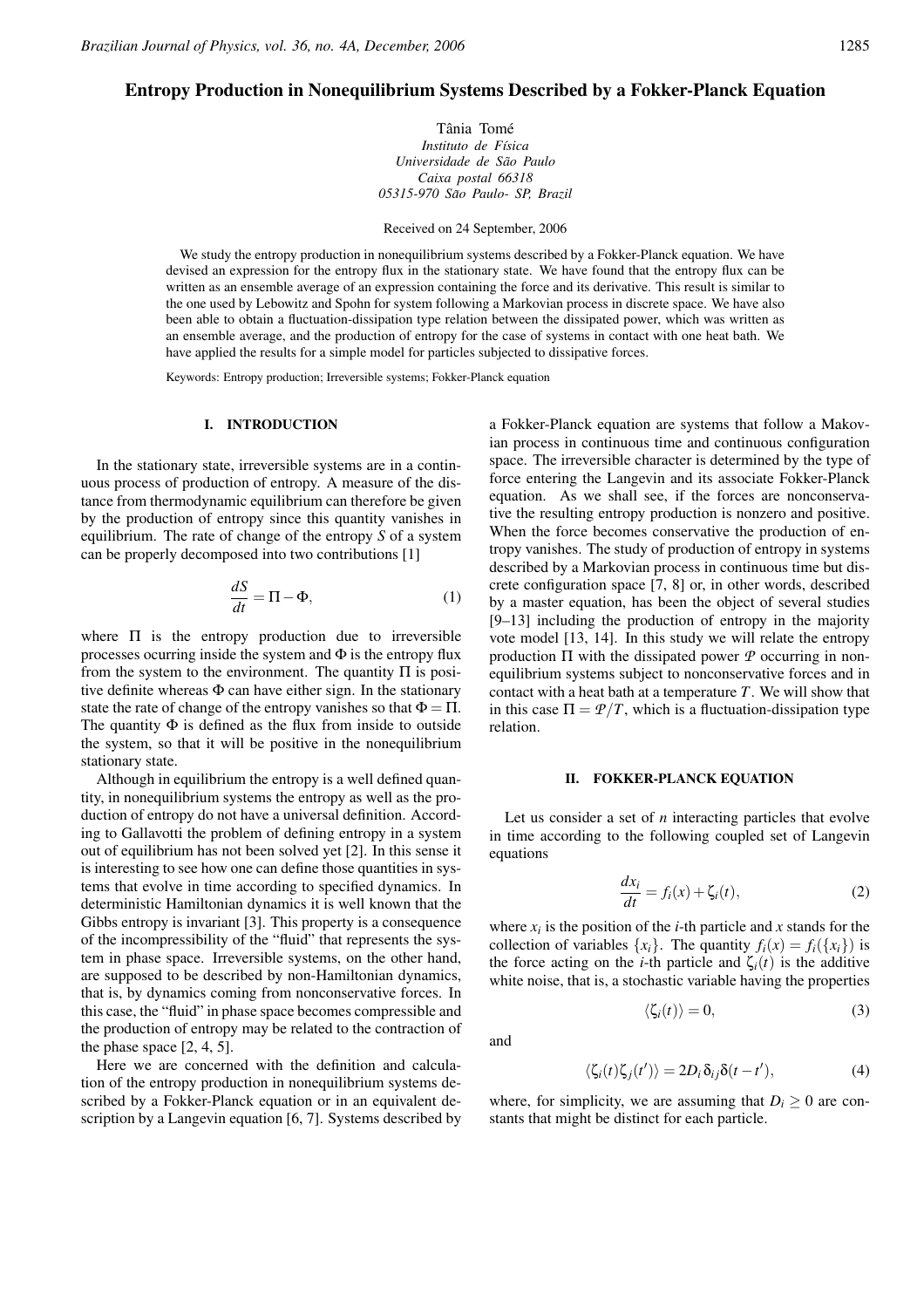The associated Fokker-Planck equation, that gives the time evolution of the probability distribution  $P(x,t)$ , is given by

$$
\frac{\partial}{\partial t}P(x,t) = -\sum_{i} \frac{\partial}{\partial x_i} [f_i(x)P(x,t)] + \sum_{i} D_i \frac{\partial^2}{\partial x_i^2} P(x,t). \quad (5)
$$

It is convenient to write down the Fokker-Planck equation as the following continuity equation

$$
\frac{\partial}{\partial t}P(x,t) = -\sum_{i} \frac{\partial}{\partial x_i} J_i(x,t),\tag{6}
$$

where  $J_i$  is the *i*-th component of the current of probability  $J = \{J_i\}$ , defined by

$$
J_i(x,t) = f_i(x)P(x,t) - D_i \frac{\partial}{\partial x_i} P(x,t).
$$
 (7)

The Fokker-Planck equation has to be solved inside a given region  $\mathcal{R}$  of the space spanned by the set of variables  $x_i$  subject to a prescribed boundary condition which concerns the behavior of  $P(x,t)$  and  $J_i(x,t)$  at the surface S that delimits the region  $\mathcal{R}$ . We will consider two types of boundary conditions: periodic and reflecting. For periodic boundary conditions both quantities are periodic. In this case, the forces  $f_i(x)$ must be periodic. For the reflecting boundary conditions the component of the current of probability *J* perpendicular to *S* vanishes. In this case the component of the force perpendicular to *S* is assumed to vanish. All results obtained below will be valid under these two types of boundary conditions.

### III. REVERSIBILITY

We will be concerned here with systems that are far from equilibrium, that is systems that are irreversible even in the stationary state. This means that the current of probability does not vanish in the stationary state. If the current of probability vanishes in the steady state, the system is found to be in a state of thermodynamic equilibrium and we say that the system is reversible. In this case, the entropy production  $\Pi$  vanishes and the flux of entropy  $\Phi$  vanishes as well. The property of reversibility holds when the forces *f<sup>i</sup>* are conservative, that is, when

$$
\frac{\partial f_i}{\partial x_j} = \frac{\partial f_j}{\partial x_i},\tag{8}
$$

for any pair *i*, *j* and

$$
D_i = D \tag{9}
$$

is the same for any particle. In this case the  $f_i$  is the gradient of a certain potential  $V(x)$ , that is,

$$
f_i(x) = -\frac{\partial V(x)}{\partial x_i},\tag{10}
$$

and the stationary probability distribution  $P_e(x)$  is the solution of

$$
-\frac{\partial V(x)}{\partial x_i}P_e(x) - D\frac{\partial}{\partial x_i}P_e(x) = 0, \qquad (11)
$$

that is,

$$
P_e(x) = \frac{1}{Z} e^{-V(x)/D},
$$
\n(12)

where *Z* is a normalization constant. Assuming that *D* is proportional do the temperature *T*, this is the canonical distribution.

The Langevin equation and its associate Fokker-Planck equations are capable of describing system in thermodynamic equilibrium if  $f_i$  and  $D_i$  satisfy the relations (8) and (9). In this case we interpret the equations as the ones appropriate do describe a system in contact with a heat reservoir at temperarature *T*. In the following we will be concerned with systems for which the conditions given by Eqs. (8) and (9) do not hold. The situation in which condition (8) holds but the *D<sup>i</sup>* are not the same is appropriate do describe, for instante, the contact of the system with two or more heat reservoirs with distinct temperatures. In this case the stationary state will be a nonequilibrium steady state. Another irreversible situation is found when  $D_i = D$ , but there exists at least one pair *i*, *j* for which

$$
\frac{\partial f_i}{\partial x_j} \neq \frac{\partial f_j}{\partial x_i}.\tag{13}
$$

This describes, for instance, the contact of an irreversible system, containing nonconservative forces, with a heat reservoir. In these nonequilibirum cases the production of entropy  $\Pi$  and the flux of entropy  $\Phi$  are both nonzero.

### IV. ENTROPY

The Gibbs entropy  $S(t)$  of the system at time *t* is defined by

$$
S(t) = -\int P(x,t)\ln P(x,t)dx,
$$
\n(14)

where  $dx = dx_1 dx_2 \dots dx_n$ . Using the Fokker-Planck equation in the form of Eq. (6), its time derivative can be written as

$$
\frac{d}{dt}S(t) = \int [\ln P(x,t) + 1] \sum_{i} \frac{\partial}{\partial x_i} J_i(x,t) dx.
$$
 (15)

Integrating by parts we get

$$
\frac{d}{dt}S(t) = -\int \sum_{i} J_i(x, t) \frac{\partial}{\partial x_i} \ln P(x, t) dx.
$$
 (16)

Now from the definition of current of probability given by Eq. (7) it follows that

$$
D_i \frac{\partial}{\partial x_i} \ln P(x, t) = f_i(x) - \frac{J_i(x, t)}{P(x, t)}.
$$
 (17)

Therefore, we may write

$$
\frac{d}{dt}S(t) =
$$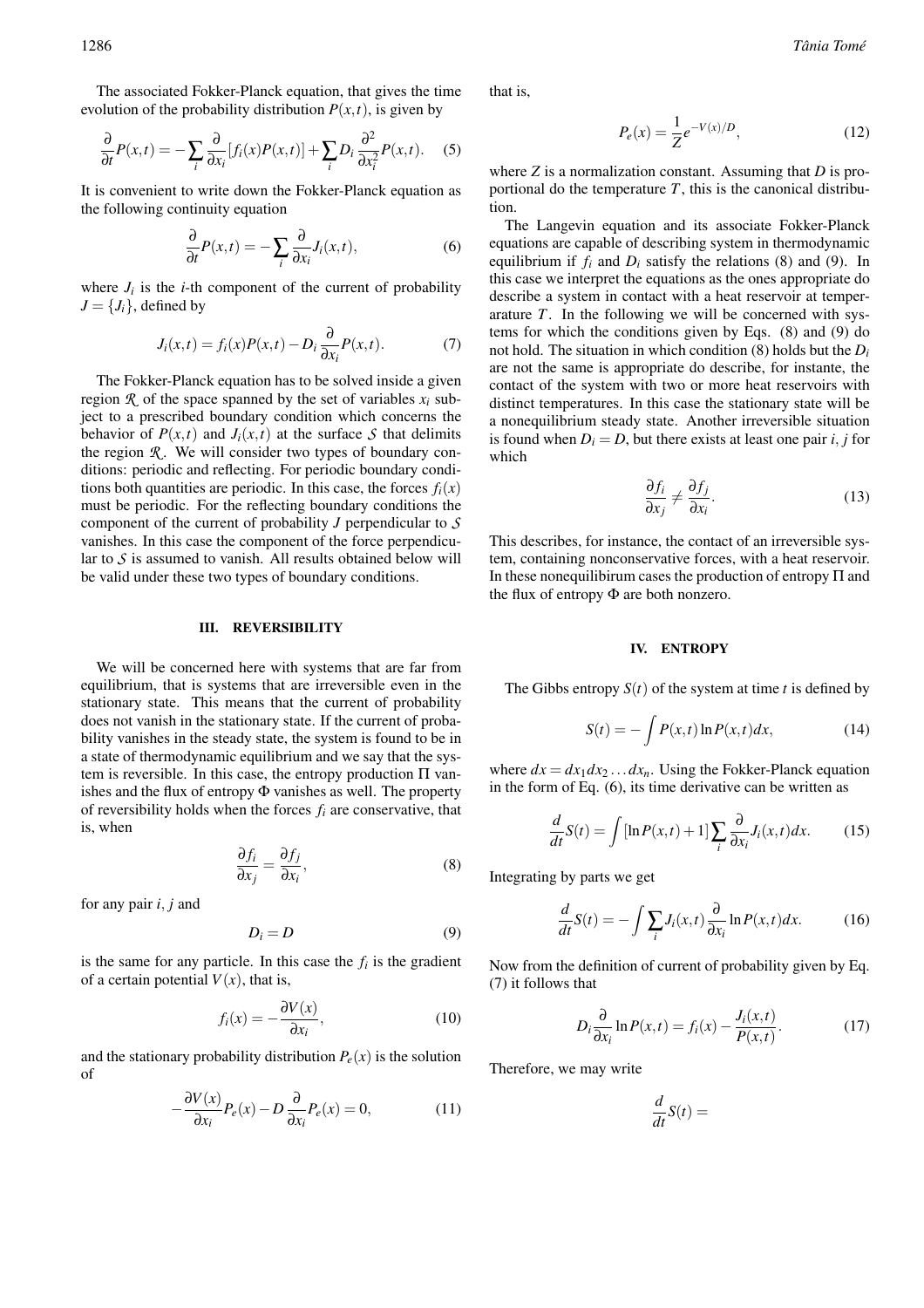*Brazilian Journal of Physics, vol. 36, no. 4A, December, 2006* 1287

$$
=-\int \sum_{i} \frac{1}{D_i} J_i(x,t) f_i(x) dx + \int \sum_{i} \frac{[J_i(x,t)]^2}{D_i P(x,t)} dx.
$$
 (18)

The last term is clearly positive definite. We identify it with the entropy production, that is,

$$
\Pi = \int \sum_{i} \frac{[J_i(x,t)]^2}{D_i P(x,t)} dx.
$$
 (19)

Comparing with Eq. (1), it follows that the entropy flux Φ should be given by

$$
\Phi = \int \sum_{i} \frac{1}{D_i} J_i(x, t) f_i(x) dx.
$$
 (20)

Multiplying the density of current given by Eq. (7) by *f<sup>i</sup>* and integrating we have

$$
\int J_i(x,t)f_i(x)dx =
$$

$$
= \int [f_i(x)]^2 P(x,t) dx - D_i \int f_i(x) \frac{\partial}{\partial x_i} P(x,t) dx.
$$
 (21)

Integrating the last term by parts, we get the following expression for the entropy flux,

$$
\Phi = \int \sum_{i} \{ \frac{1}{D_i} [f_i(x)]^2 + f_{ii}(x) \} P(x, t) dx, \tag{22}
$$

where  $f_{ii}(x) = \partial f_i(x)/\partial x_i$ . The right-hand side can be written as an average over the probability distribution  $P(x,t)$ , that is,

$$
\Phi = \langle \sum_{i} \{ \frac{1}{D_i} [f_i(x)]^2 + f_{ii}(x) \} \rangle.
$$
 (23)

### V. MASTER EQUATION

In this section we show that a discretized Fokker-Planck equation can be viewed as a master equation. To this end let us consider a Fokker-Planck equation in one variable

$$
\frac{\partial}{\partial t}P(x,t) = -\frac{\partial}{\partial x}[f(x)P(x,t] + D\frac{\partial^2}{\partial x^2}P(x,t). \tag{24}
$$

If we use the discretization  $x = na$  then this equation can be written as

$$
\frac{d}{dt}P_n(t) = -\frac{1}{a}[f_{n+1}P_{n+1}(t) - f_nP_n(t)] +
$$

$$
+\frac{D}{a^2}[P_{n+1}(t) - 2P_n(t) + P_{n-1}(t)],
$$
(25)

where  $P_n(t) = P(x,t)$  and  $f_n = f(x)$ , which in turn can be identified as the master equation

$$
\frac{d}{dt}P_n(t) = w_{n-1}^+ P_{n-1}(t) - w_n^+ P_n(t) +
$$

where

$$
w_n^+ = \frac{D}{a^2} \tag{27}
$$

 $+w_{n+1}^{-}P_{n+1}(t) - w_n^{-}P_n(t)$  (26)

is the transition probability of jumping from  $n$  to  $n+1$  and

$$
w_n^- = \frac{D}{a^2} - \frac{f_n}{a} \tag{28}
$$

is the transition probability of jumping from *n* to  $n-1$ .

According to Lebowitz and Spohn [10] the flux of entropy in a system governed by a master equation is given by

$$
\Phi = \langle w_n^+ \ln \frac{w_n^+}{w_{n+1}^-} + w_n^- \ln \frac{w_n^-}{w_{n-1}^+} \rangle, \tag{29}
$$

Now, if we take the limit  $a \rightarrow 0$  it is straightforward to show that this expression becomes

$$
\Phi = \langle \frac{1}{D} [f(x)]^2 + f'(x) \rangle, \tag{30}
$$

which is the expression given by Eq. (23) for the particular case of one variable.

## VI. TIME AVERAGE OF A STATE FUNCTION

Let us consider the time average of a state function  $E(x)$ given by

$$
U(t) = \int E(x)P(x,t)dx.
$$
 (31)

We have

$$
\frac{d}{dt}U(t) = -\int E(x) \sum_{i} \frac{\partial}{\partial x_{i}} J_{i}(x, t) dx.
$$
 (32)

Integrating by parts,

$$
\frac{d}{dt}U(t) = \int \sum_{i} J_i(x, t) E_i(x) dx,
$$
\n(33)

where  $E_i(x) = \partial E(x)/\partial x_i$ , or

$$
\frac{d}{dt}U(t) = \int \sum_{i} E_i(x) f_i(x) P(x, t) dx -
$$
\n
$$
-\int \sum_{i} D_i E_i(x) \frac{\partial}{\partial x_i} P(x, t) dx.
$$
\n(34)

Integrating the last term by parts we get

$$
\frac{d}{dt}U(t) = \int \sum_{i} E_i(x) f_i(x) P(x, t) dx +
$$

$$
+ \int \sum_{i} D_i E_{ii}(x) P(x, t) dx,
$$
(35)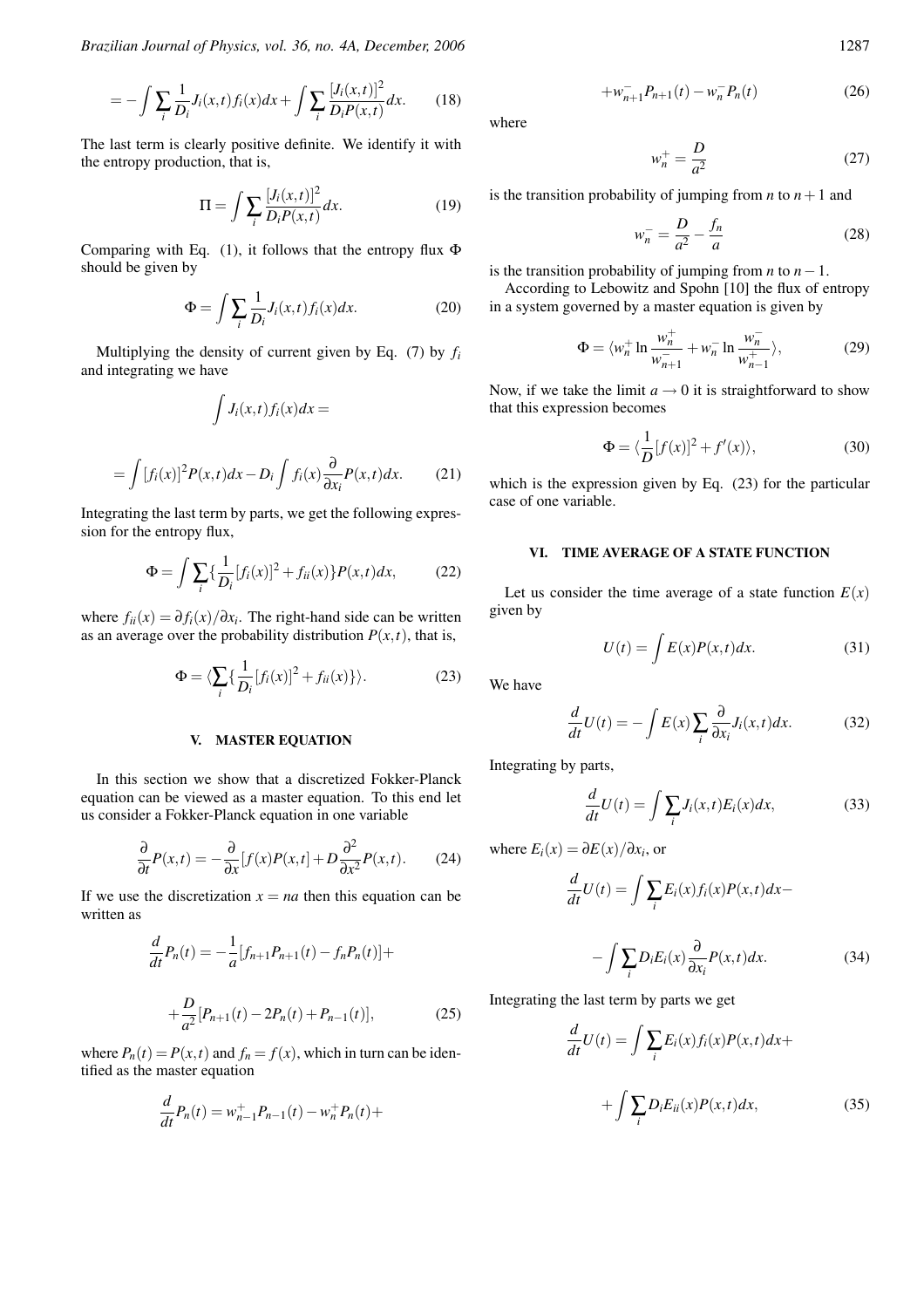where  $E_{ii}(x) = \frac{\partial E_i(x)}{\partial x_i}$  and we have assumed that  $E_i(x)$  is either periodic or vanishes at the boundary, depending on the type of boundary condition. The right-hand side can therefore be written as an average,

$$
\frac{d}{dt}U(t) = \langle \sum_{i} \{ E_i(x) f_i(x) + D_i E_{ii}(x) \} \rangle.
$$
 (36)

### VII. DISSIPATED POWER

The dissipated energy per unit time due to the forces *f<sup>i</sup>* , or the dissipated power of the forces  $f_i$ , is determined by

$$
\mathcal{P} = \langle \sum_{i} f_i \frac{dx_i}{dt} \rangle. \tag{37}
$$

If we use the Langevin equation this can be written as

$$
\mathcal{P} = \langle \sum_{i} [f_i]^2 \rangle + \langle \sum_{i} f_i \zeta_i(t) \rangle. \tag{38}
$$

Using now the Stratonovich prescription, it is possible to show that  $\langle f_i \zeta_i(t) \rangle = D_i \langle f_{ii} \rangle$ , where  $f_{ii} = \partial f_i / \partial x_i$ , so that

$$
\mathcal{P} = \langle \sum_{i} \{ [f_i]^2 + D_i f_{ii} \} \rangle.
$$
 (39)

This expression has been obtained before [15] by means of a similar reasoning. Using a reasoning similar to those used before we can write this expression as

$$
\mathcal{P} = \int \sum_{i} J_i(x, t) f_i(x). \tag{40}
$$

It is interesting to notice that there is a simple relationship between the dissipated power and the entropy flux when the system is in contact with a heat reservoir. In this case, as we have seen,  $D_i = D$  where *D* is proportional do the temperature of the reservoir. Comparing these two expression with those for the entropy flux Φ we see that

$$
\Phi = \frac{p}{D}.\tag{41}
$$

Writing  $D = kT$  and defining  $\Phi^* = k\Phi$  we see that  $\Phi^* = \Psi/T$ . We remark that this relation is valid for systems that are in contact with a heat reservoir but subject to nonconservative forces.

### VIII. NONCONSERVATIVE FORCE

From now one we will consider the case such that  $D_i = D$ , which correponds to the description of a system in contact with a heat reservoir. In the stationary state, expression  $(23)$ for the entropy flux Φ gives also the production of entropy Π since the variation in entropy *dS*/*dt* vanishes. However, if the system is in a transient state this expression will be a sum of two terms: one is the production of entropy  $\Pi$  and the other is minus the entropy variation −*dS*/*dt* of the system. Let us

compute each of these terms. To this end we start by splitting the force  $f_i(x)$  into two parts

$$
f_i(x) = f_i^C(x) + f_i^D(x),
$$
 (42)

such that  $f_i^C(x)$  is conservative, that is,  $f_i^C(x)$  is the gradient of a potencial  $E(x)$ , or

$$
f_i^C = -\frac{\partial E}{\partial x_i},\tag{43}
$$

and  $f_i^D(x)$  is a nonconservative force with a vanishing divergence (solenoidal force), that is,

$$
\sum_{i} \frac{\partial f_i^D}{\partial x_i} = 0.
$$
\n(44)

That such a splitting can always be done can be seen as follows. This last equation implies that

$$
\sum_{i} \frac{\partial f_i}{\partial x_i} = \sum_{i} \frac{\partial f_i^C}{\partial x_i},\tag{45}
$$

or yet

$$
\sum_{i} \frac{\partial f_i}{\partial x_i} = -\sum_{i} \frac{\partial^2 E}{\partial x_i^2}.
$$
\n(46)

Therefore, if we are given a generic force  $f_i(x)$ , this last equation can be solved to obtain  $E(x)$ . From  $E(x)$  we get  $f_i^C(x)$  by means of Eq. (43) and  $f_i^D(x)$  by using Eq. (42).

The flux of entropy is written as a sum of two terms,  $\Phi =$  $\Phi_C + \Phi_D$ , where

$$
\Phi_C = \langle \sum_i \{ \frac{1}{D} f_i^C(x) f_i(x) + f_{ii}^C(x) \} \rangle.
$$
 (47)

and

$$
\Phi_D = \frac{1}{D} \langle \sum_i f_i^D(x) f_i(x) \rangle.
$$
\n(48)

Now, since  $f_i^C(x)$  is the gradient of a state function  $E(x)$  we may use the identification  $f_i^C = E_i$  and Eq. (36) to conclude that

$$
\Phi_C = \frac{1}{D} \frac{d}{dt} \langle E(x) \rangle.
$$
 (49)

In the stationary state, the right-hand side vanishes so that  $\Phi_C$ vanishes and  $\Pi = \Phi = \Phi_D$ .

### IX. A SIMPLE MODEL

Let us consider a simple model with two variables, for which the force is given by

$$
\mathbf{f} = -K\mathbf{r} + A\hat{z} \times \mathbf{r},\tag{50}
$$